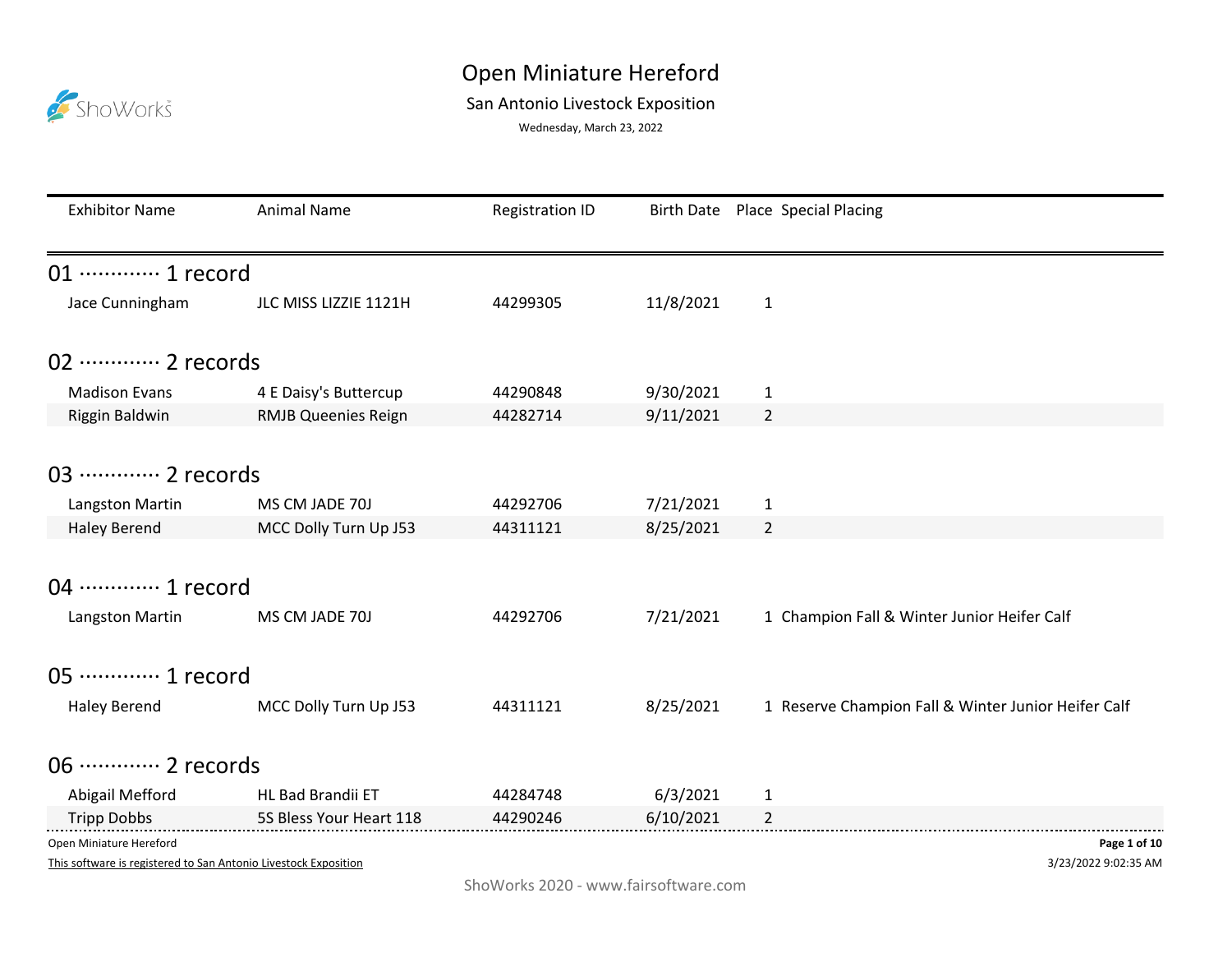| <b>Exhibitor Name</b>      | <b>Animal Name</b>       | <b>Registration ID</b> |           | Birth Date Place Special Placing             |
|----------------------------|--------------------------|------------------------|-----------|----------------------------------------------|
| 06 ············· 2 records |                          |                        |           |                                              |
| 07 ············· 2 records |                          |                        |           |                                              |
| Noy Hendricks              | <b>RF CARTER'S MOON</b>  | 44275541               | 5/17/2021 | $\mathbf{1}$                                 |
| <b>Tiegan Tawney</b>       | <b>CRB VANCES LILO</b>   | 44246521               | 5/3/2021  | $\overline{2}$                               |
|                            |                          |                        |           |                                              |
| 08 ············· 2 records |                          |                        |           |                                              |
| Abigail Mefford            | KK Getyer Guns Up        | 44273861               | 4/30/2021 | $\mathbf{1}$                                 |
| <b>Madison Sandoval</b>    | Miss JB 218              | 44280160               | 4/30/2021 | $\overline{2}$                               |
|                            |                          |                        |           |                                              |
| 09 ············· 1 record  |                          |                        |           |                                              |
| Abigail Mefford            | <b>KK Getyer Guns Up</b> | 44273861               | 4/30/2021 | 1 Champion Summer Junior Heifer Calf         |
| 10 ············· 1 record  |                          |                        |           |                                              |
| Abigail Mefford            | HL Bad Brandii ET        | 44284748               | 6/3/2021  | 1 Reserve Champion Summer Junior Heifer Calf |
| 11 ………… 2 records          |                          |                        |           |                                              |
| <b>Scarlett Edwards</b>    | KLD Kit Kat              | 44279834               | 3/16/2021 | $\mathbf{1}$                                 |
| Montanna Trapp             | MLT TRAPPED IN TIME KORA | 44244605               | 3/28/2021 | $\overline{2}$                               |
|                            |                          |                        |           |                                              |
| 12 ………… 2 records          |                          |                        |           |                                              |
| <b>Haley Berend</b>        | Miss BC Mean Girl ET     | 44226169               | 1/24/2021 | $\mathbf{1}$                                 |
| Addalyn Suarez             | <b>MISS JB 216</b>       | 44280179               | 2/24/2021 | $\overline{2}$                               |
|                            |                          |                        |           |                                              |

This software is registered to San Antonio Livestock Exposition

. \_ \_ \_ \_ \_ \_ \_ \_ \_ \_ \_ \_ \_ \_ \_ .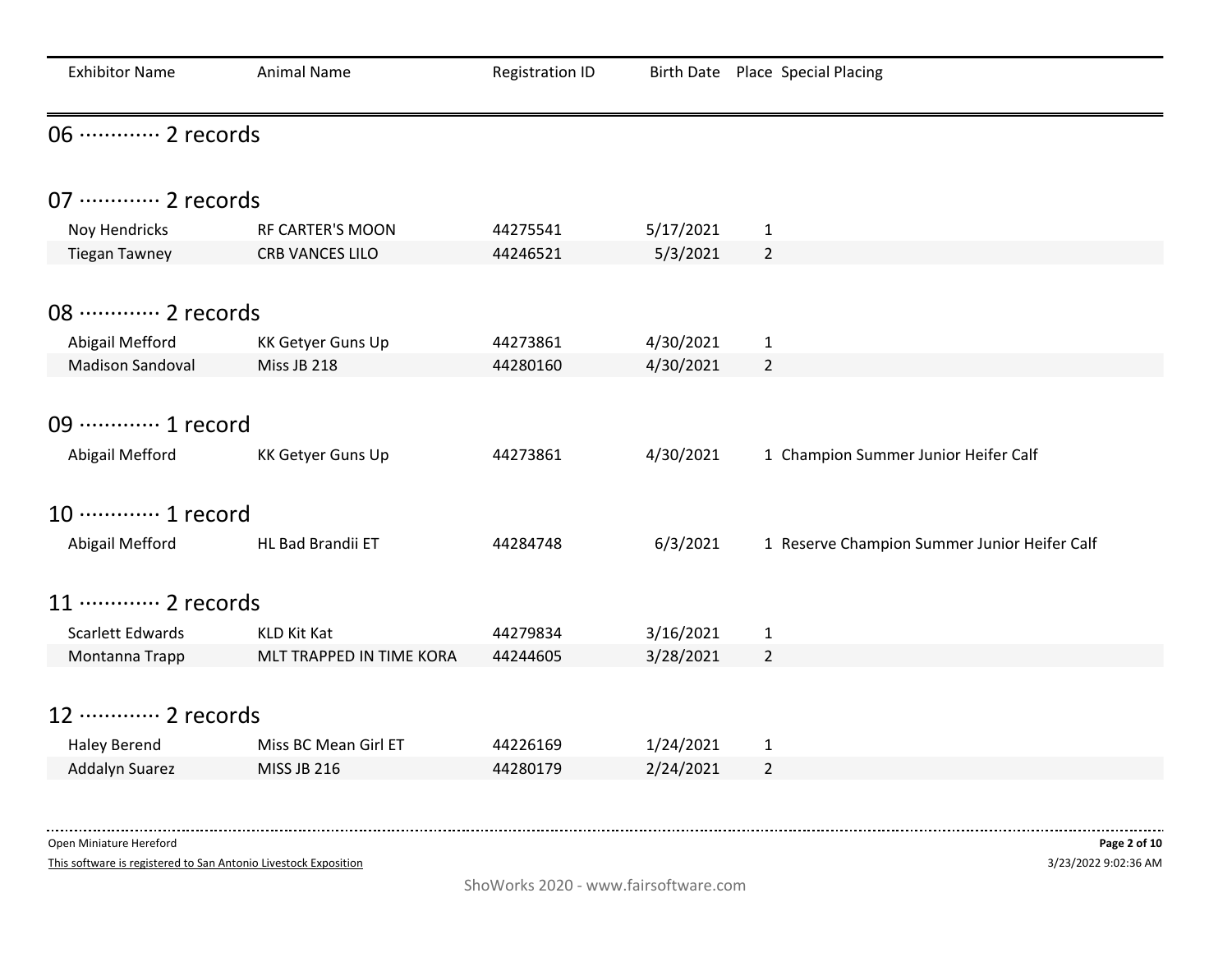| <b>Exhibitor Name</b>      | <b>Animal Name</b>       | <b>Registration ID</b> |            | Birth Date Place Special Placing                     |
|----------------------------|--------------------------|------------------------|------------|------------------------------------------------------|
| 13 ………… 1 record           |                          |                        |            |                                                      |
| <b>Scarlett Edwards</b>    | KLD Kit Kat              | 44279834               | 3/16/2021  | 1 Champion Spring Junior Heifer Calf                 |
| 14 ………… 1 record           |                          |                        |            |                                                      |
| <b>Haley Berend</b>        | Miss BC Mean Girl ET     | 44226169               | 1/24/2021  | 1 Reserve Champion Spring Junior Heifer Calf         |
| 15 ………… 2 records          |                          |                        |            |                                                      |
| Sadie Sears                | Hoosier Lady 5H ET       | 44296269               | 10/17/2020 | $\mathbf{1}$                                         |
| Kaymin Pledger             | KLD SHEEZA KNOCKOUT 065H | 44236010               | 11/20/2020 | $\overline{2}$                                       |
|                            |                          |                        |            |                                                      |
| 16 ············· 2 records |                          |                        |            |                                                      |
| Langston Martin            | MS CM MOO TICKA M70H     | 44220327               | 9/2/2020   | $\mathbf{1}$                                         |
| <b>Addison Poe</b>         | POE MS MIGHTY SKYE 23H   | 44195966               | 10/7/2020  | $\overline{2}$                                       |
|                            |                          |                        |            |                                                      |
| 17 ············· 1 record  |                          |                        |            |                                                      |
| Langston Martin            | MS CM MOO TICKA M70H     | 44220327               | 9/2/2020   | 1 Champion Fall & Winter Intermediate Heifer         |
|                            |                          |                        |            |                                                      |
| 18 ………… 1 record           |                          |                        |            |                                                      |
| Sadie Sears                | Hoosier Lady 5H ET       | 44296269               | 10/17/2020 | 1 Reserve Champion Fall & Winter Intermediate Heifer |
|                            |                          |                        |            |                                                      |
| 19 ············· 2 records |                          |                        |            |                                                      |
| Preslie Ivy                | Ivy Ms LoLo              | 44205425               | 8/5/2020   | $\mathbf{1}$                                         |
| Liam Ortiz                 | AE Tyler Star 3          | 44187838               | 7/24/2020  | $\overline{2}$                                       |
|                            |                          |                        |            |                                                      |

This software is registered to San Antonio Livestock Exposition

----------------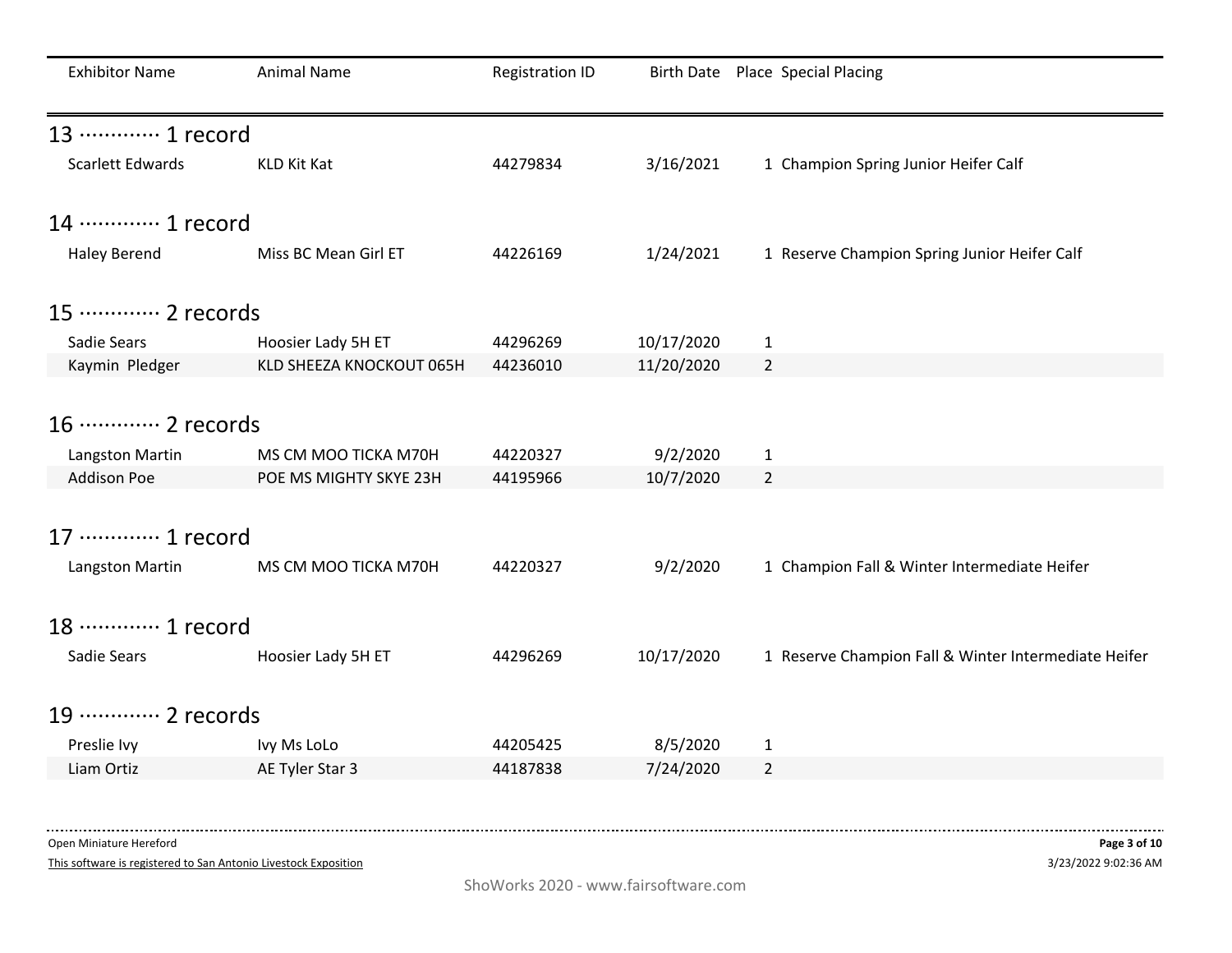| <b>Exhibitor Name</b>      | Animal Name             | <b>Registration ID</b> |           | Birth Date Place Special Placing              |
|----------------------------|-------------------------|------------------------|-----------|-----------------------------------------------|
| 20 ············· 2 records |                         |                        |           |                                               |
| <b>Addison Poe</b>         | KLD CADYS ELLA 029H ET  | 44193744               | 6/12/2020 | $\mathbf{1}$                                  |
| <b>Isaac Sparks</b>        | <b>SASI Sunflower</b>   | 44175360               | 6/11/2020 | $\overline{2}$                                |
| 21 ………… 1 record           |                         |                        |           |                                               |
| <b>Addison Poe</b>         | KLD CADYS ELLA 029H ET  | 44193744               | 6/12/2020 | 1 Champion Summer Intermediate Heifer         |
| 22 ………… 1 record           |                         |                        |           |                                               |
| Preslie Ivy                | Ivy Ms LoLo             | 44205425               | 8/5/2020  | 1 Reserve Champion Summer Intermediate Heifer |
| 23 ………… 2 records          |                         |                        |           |                                               |
| Addison Donalson           | Miss JB Marshmallow 204 | 44189953               | 3/14/2020 | $\mathbf{1}$                                  |
| Hana Hogan                 | Double K Libby DK62     | 44137890               | 3/12/2020 | $\overline{2}$                                |
|                            |                         |                        |           |                                               |
| 24 ………… 1 record           |                         |                        |           |                                               |
| Addison Donalson           | Miss JB Marshmallow 204 | 44189953               | 3/14/2020 | 1 Champion Spring Intermediate Heifer         |
| 25 ………… 1 record           |                         |                        |           |                                               |
| Hana Hogan                 | Double K Libby DK62     | 44137890               | 3/12/2020 | 1 Reserve Champion Spring Intermediate Heifer |
| 26 ………… 1 record           |                         |                        |           |                                               |
| Langston Martin            | MS CM MOO TICKA M70H    | 44220327               | 9/2/2020  | 1 Grand Champion Heifer                       |
| 27 ………… 1 record           |                         |                        |           |                                               |

This software is registered to San Antonio Livestock Exposition

. \_ \_ \_ \_ \_ \_ \_ \_ \_ \_ \_ \_ \_ \_ \_ .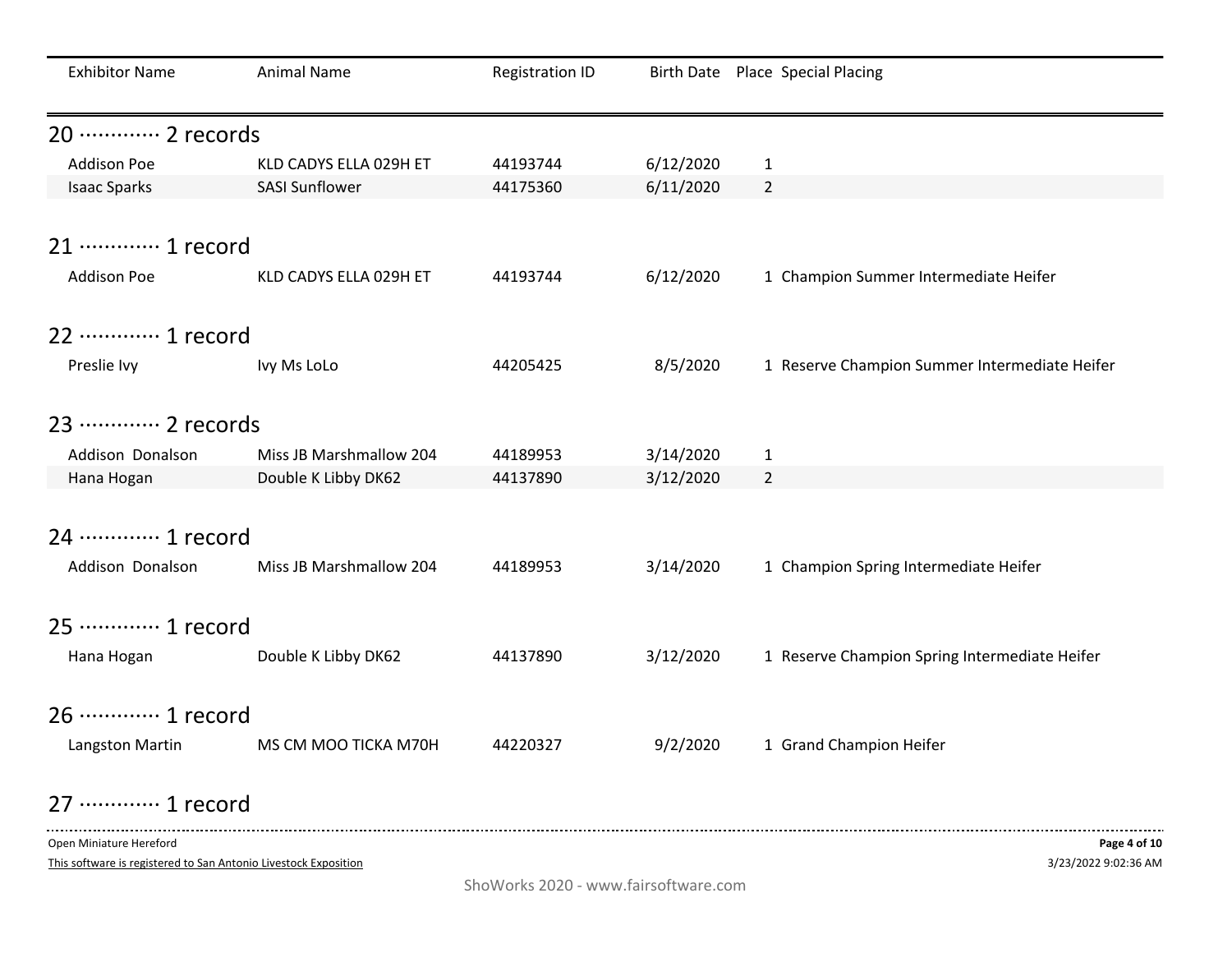| <b>Exhibitor Name</b>                                                                      | <b>Animal Name</b>      | <b>Registration ID</b> |            | Birth Date Place Special Placing          |
|--------------------------------------------------------------------------------------------|-------------------------|------------------------|------------|-------------------------------------------|
| 27 ………… 1 record                                                                           |                         |                        |            |                                           |
| Sadie Sears                                                                                | Hoosier Lady 5H ET      | 44296269               | 10/17/2020 | 1 Reserve Grand Champion Heifer           |
| 28 ………… 2 records                                                                          |                         |                        |            |                                           |
| Jace Cunningham                                                                            |                         |                        |            | $\mathbf{1}$                              |
| <b>Vicky Dusek</b>                                                                         | D-5 ELI'S MS SIS'S      | 44058592               | 7/5/2019   | $\overline{2}$                            |
| 29 ………… 1 record                                                                           |                         |                        |            |                                           |
| Jace Cunningham                                                                            |                         |                        |            | 1 Champion Cow/Calf                       |
| 30 ············· 1 record                                                                  |                         |                        |            |                                           |
| <b>Vicky Dusek</b>                                                                         | D-5 ELI'S MS SIS'S      | 44058592               | 7/5/2019   | 1 Reserve Champion Cow/Calf               |
| 34 ………… 1 record                                                                           |                         |                        |            |                                           |
| Hana Hogan                                                                                 | <b>BGB Jethro</b>       | 44278349               | 8/14/2021  | $\mathbf{1}$                              |
| 35 ………… 1 record                                                                           |                         |                        |            |                                           |
| Hana Hogan                                                                                 | <b>BGB Jethro</b>       | 44278349               | 8/14/2021  | 1 Champion Fall & Winter Junior Bull Calf |
| 37 ………… 1 record                                                                           |                         |                        |            |                                           |
| Kaymin Pledger                                                                             | <b>BSM KILO ET</b>      | 44281961               | 6/3/2021   | $\mathbf{1}$                              |
| 38 ………… 2 records                                                                          |                         |                        |            |                                           |
| James Glaspy                                                                               | <b>WBB DISCO HUNTER</b> | 44294685               | 5/14/2021  | 1                                         |
| Open Miniature Hereford<br>This software is registered to San Antonio Livestock Exposition |                         |                        |            | Page 5 of 10<br>3/23/2022 9:02:36 AM      |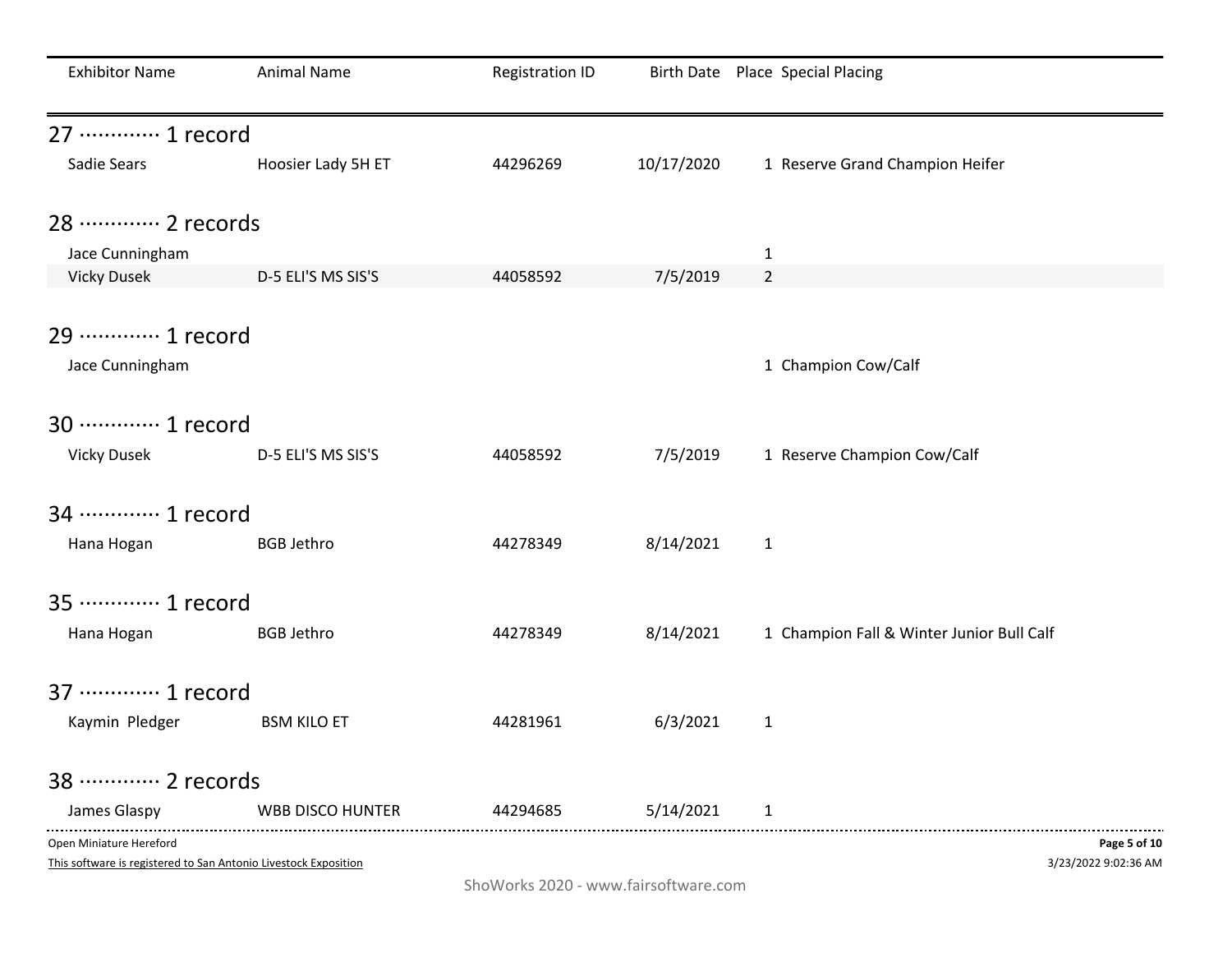| <b>Exhibitor Name</b>      | <b>Animal Name</b>     | <b>Registration ID</b> |           | Birth Date Place Special Placing           |
|----------------------------|------------------------|------------------------|-----------|--------------------------------------------|
| 38 ………… 2 records          |                        |                        |           |                                            |
| James Glaspy               | DCC ROXZ VICTORY       | 44278319               | 4/5/2021  | $\overline{2}$                             |
| 39 ………… 1 record           |                        |                        |           |                                            |
| Kaymin Pledger             | <b>BSM KILO ET</b>     | 44281961               | 6/3/2021  | 1 Champion Summer Junior Bull Calf         |
| 40 ············· 1 record  |                        |                        |           |                                            |
| James Glaspy               | WBB DISCO HUNTER       | 44294685               | 5/14/2021 | 1 Reserve Champion Summer Junior Bull Calf |
| 41 ………… 2 records          |                        |                        |           |                                            |
| <b>Dustin Fonte</b>        | BR Lannister J051 ET   | 44303382               | 3/20/2021 | $\mathbf{1}$                               |
| Sadie Sears                | SS Mr Kline            | 44283512               | 3/28/2021 | $\overline{2}$                             |
| 42 ………… 2 records          |                        |                        |           |                                            |
| <b>Braxton Hunt</b>        | BH M&M B01             | 44240756               | 1/2/2021  | $\mathbf{1}$                               |
| Carsyn Janysek             | <b>JMM MR AQUARIUS</b> | 44234579               | 1/24/2021 | $\overline{2}$                             |
| 43 ………… 1 record           |                        |                        |           |                                            |
| <b>Dustin Fonte</b>        | BR Lannister J051 ET   | 44303382               | 3/20/2021 | 1 Champion Spring Junior Bull Calf         |
| 44 ………… 1 record           |                        |                        |           |                                            |
| Sadie Sears                | SS Mr Kline            | 44283512               | 3/28/2021 | 1 Reserve Champion Spring Junior Bull Calf |
| 45 ············· 2 records |                        |                        |           |                                            |
| Open Miniature Hereford    |                        |                        |           | Page 6 of 10                               |

This software is registered to San Antonio Livestock Exposition

3/23/2022 9:02:36 AM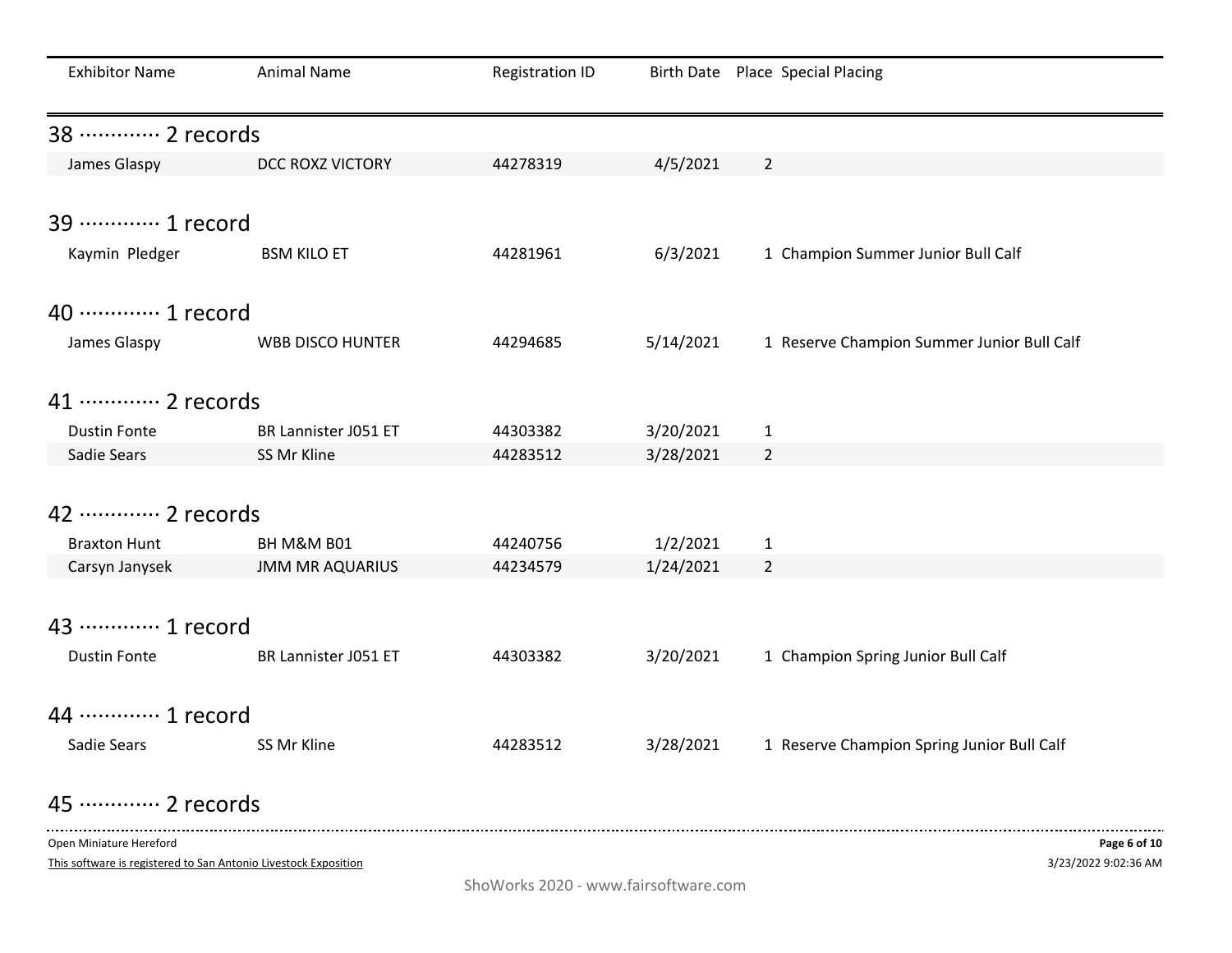| <b>Exhibitor Name</b>                    | <b>Animal Name</b>        | <b>Registration ID</b> |            | Birth Date Place Special Placing                   |
|------------------------------------------|---------------------------|------------------------|------------|----------------------------------------------------|
| 45 ………… 2 records                        |                           |                        |            |                                                    |
| <b>Truett Mcdermott</b>                  | Mr JB 213                 | 44280396               | 12/26/2020 | $\mathbf{1}$                                       |
| <b>Emery Glassinger</b>                  | <b>BGB Hugh G Lection</b> | 44197607               | 11/3/2020  | $\overline{2}$                                     |
| 46 ············· 2 records               |                           |                        |            |                                                    |
| <b>Hadley Geiger</b>                     | GF Chief 11B1H            | 44191596               | 9/17/2020  | $\mathbf{1}$                                       |
| Nolan Hunt                               | HL Ranch Water            | 44229255               | 10/17/2020 | $\overline{2}$                                     |
| 47 ………… 1 record<br><b>Hadley Geiger</b> | GF Chief 11B1H            | 44191596               | 9/17/2020  | 1 Champion Fall & Winter Intermediate Bull         |
| 48 ………… 1 record                         |                           |                        |            |                                                    |
| Nolan Hunt                               | HL Ranch Water            | 44229255               | 10/17/2020 | 1 Reserve Champion Fall & Winter Intermediate Bull |
| 49 ············· 1 record                |                           |                        |            |                                                    |
| James Glaspy                             | LKY PIARITE               | 44235103               | 8/26/2020  | $\mathbf{1}$                                       |
| 50 ············· 1 record                |                           |                        |            |                                                    |
| James Glaspy                             | <b>LKY PIARITE</b>        | 44235103               | 8/26/2020  | 1 Champion Summer Intermediate Bull                |
| 52 ············· 2 records               |                           |                        |            |                                                    |
| Scarlett Edwards                         | Eugene                    | 44177255               | 4/6/2020   | $\mathbf{1}$                                       |
| Hana Hogan                               | <b>BGB Hulk Smash</b>     | 44137183               | 4/2/2020   | $\overline{2}$                                     |

This software is registered to San Antonio Livestock Exposition

. . . . . . . . . . . . . . . .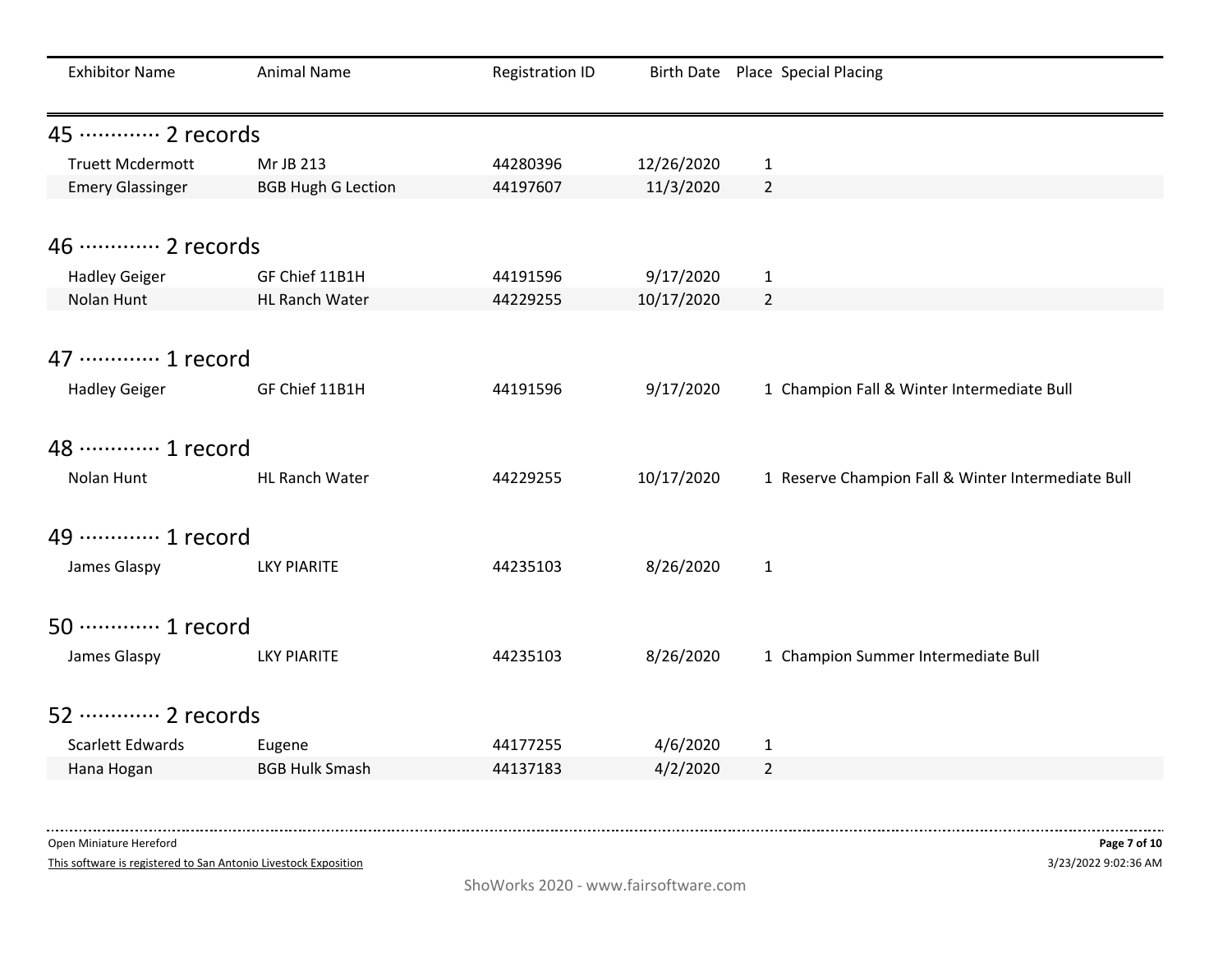| <b>Exhibitor Name</b>                                                                      | <b>Animal Name</b>    | <b>Registration ID</b> |            | Birth Date Place Special Placing            |
|--------------------------------------------------------------------------------------------|-----------------------|------------------------|------------|---------------------------------------------|
| 53 ………… 1 record                                                                           |                       |                        |            |                                             |
| Scarlett Edwards                                                                           | Eugene                | 44177255               | 4/6/2020   | 1 Champion Spring Intermediate Bull         |
| 54 ………… 1 record                                                                           |                       |                        |            |                                             |
| Hana Hogan                                                                                 | <b>BGB Hulk Smash</b> | 44137183               | 4/2/2020   | 1 Reserve Champion Spring Intermediate Bull |
| 55 ············· 2 records                                                                 |                       |                        |            |                                             |
| <b>Dustin Fonte</b>                                                                        | CK Livewire 913 ET    | 44137505               | 10/29/2019 | $\mathbf{1}$                                |
| Julia Venghaus                                                                             | STONE'S BOZWORTH      | 44128972               | 10/28/2019 | $\overline{2}$                              |
| 56 ………… 1 record<br><b>Dustin Fonte</b>                                                    | CK Livewire 913 ET    | 44137505               | 10/29/2019 | 1 Champion Two Year Old Bull                |
| 57 ………… 1 record                                                                           |                       |                        |            |                                             |
| Julia Venghaus                                                                             | STONE'S BOZWORTH      | 44128972               | 10/28/2019 | 1 Reserve Champion Two Year Old Bull        |
| 58 ………… 1 record                                                                           |                       |                        |            |                                             |
| <b>Hadley Geiger</b>                                                                       | GF Chief 11B1H        | 44191596               | 9/17/2020  | 1 Grand Champion Bull                       |
| 59 ············· 1 record                                                                  |                       |                        |            |                                             |
| Kaymin Pledger                                                                             | <b>BSM KILO ET</b>    | 44281961               | 6/3/2021   | 1 Reserve Grand Champion Bull               |
| 63 ············· 2 records                                                                 |                       |                        |            |                                             |
| Copeland Gonzalez                                                                          | <b>RMJB Stumpy</b>    | 44282713               | 8/23/2021  | 1                                           |
| Open Miniature Hereford<br>This software is registered to San Antonio Livestock Exposition |                       |                        |            | Page 8 of 10<br>3/23/2022 9:02:36 AM        |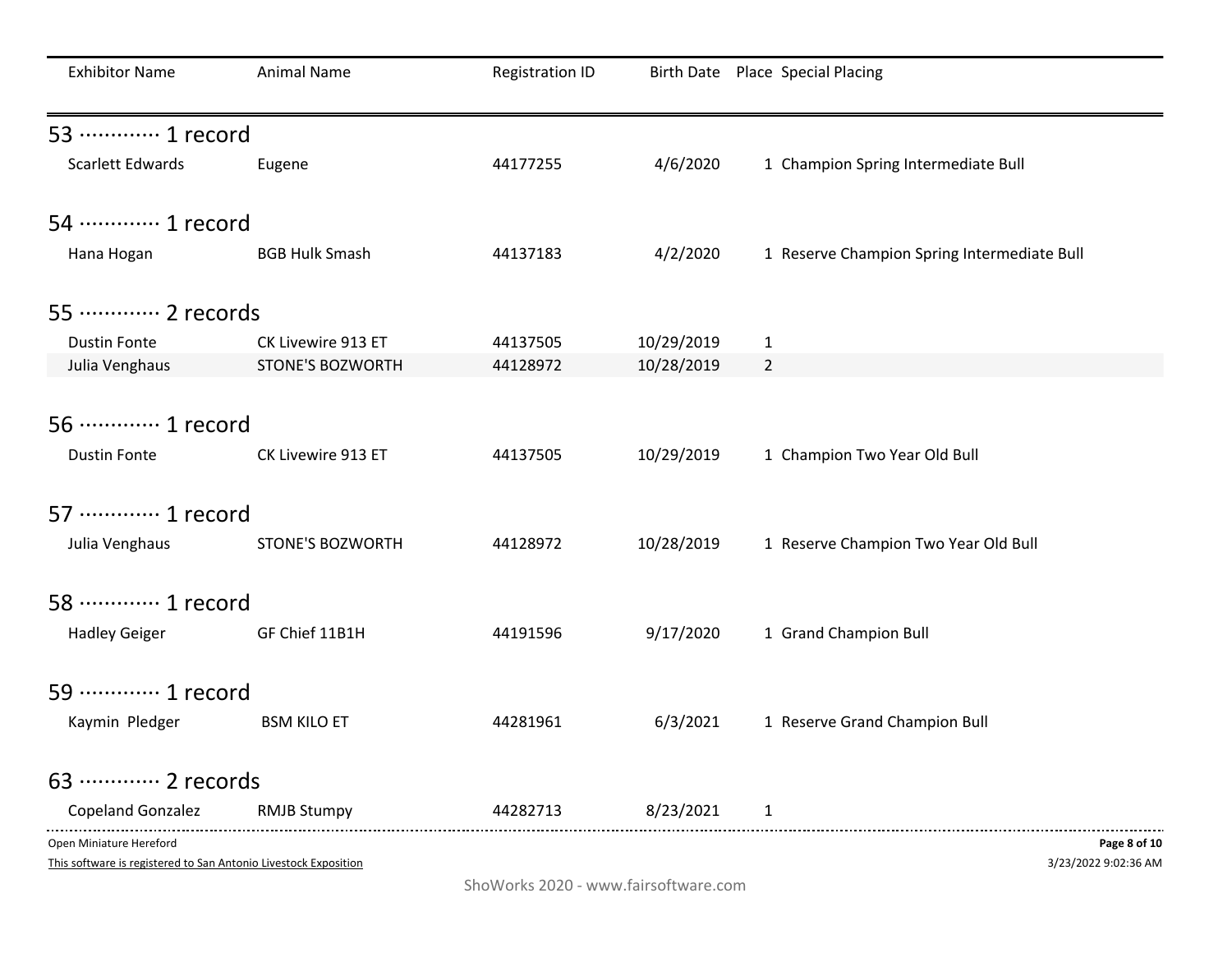| <b>Exhibitor Name</b>      | Animal Name                 | <b>Registration ID</b> |           | Birth Date Place Special Placing  |
|----------------------------|-----------------------------|------------------------|-----------|-----------------------------------|
| 63 ………… 2 records          |                             |                        |           |                                   |
| <b>Emery Glassinger</b>    | <b>EGCC Sparkling Larry</b> | 44273970               | 2/9/2021  | $\overline{2}$                    |
| 64 ………… 2 records          |                             |                        |           |                                   |
| <b>Haley Berend</b>        | Spider Man                  | 44304326               | 1/8/2021  | $\mathbf{1}$                      |
| <b>Hadley Geiger</b>       | MCC Junebug J25             | 44226939               | 6/30/2021 | $\overline{2}$                    |
|                            |                             |                        |           |                                   |
| 65 ············· 2 records |                             |                        |           |                                   |
| Riggin Baldwin             | <b>RMJB Bullseye</b>        | 44244785               | 3/16/2021 | $\mathbf{1}$                      |
| <b>Grady Smothermon</b>    | CK Mushu GLS 084            | 44247778               | 8/20/2020 | $\overline{2}$                    |
|                            |                             |                        |           |                                   |
| 66 ············· 1 record  |                             |                        |           |                                   |
| <b>Haley Berend</b>        | Spider Man                  | 44304326               | 1/8/2021  | 1 Champion Prospect Steer         |
| 67 ············· 1 record  |                             |                        |           |                                   |
| Riggin Baldwin             | <b>RMJB Bullseye</b>        | 44244785               | 3/16/2021 | 1 Reserve Champion Prospect Steer |
|                            |                             |                        |           |                                   |
| 68 ………… 2 records          |                             |                        |           |                                   |
| Arianna Jimenez            | Pancake                     | 44187533               | 8/30/2020 | $\mathbf{1}$                      |
| <b>Madison Evans</b>       | 7S Finn Adie                | 44200968               | 6/17/2020 | $\overline{2}$                    |
|                            |                             |                        |           |                                   |
| 69 ············· 2 records |                             |                        |           |                                   |
| Scottlyn Haufler           | <b>TG4 Tucker</b>           | 44293321               | 7/15/2020 | $\mathbf{1}$                      |
| Carsyn Janysek             | Petite La Zydeco            | 44108173               | 2/1/2020  | $\overline{2}$                    |
|                            |                             |                        |           |                                   |

This software is registered to San Antonio Livestock Exposition